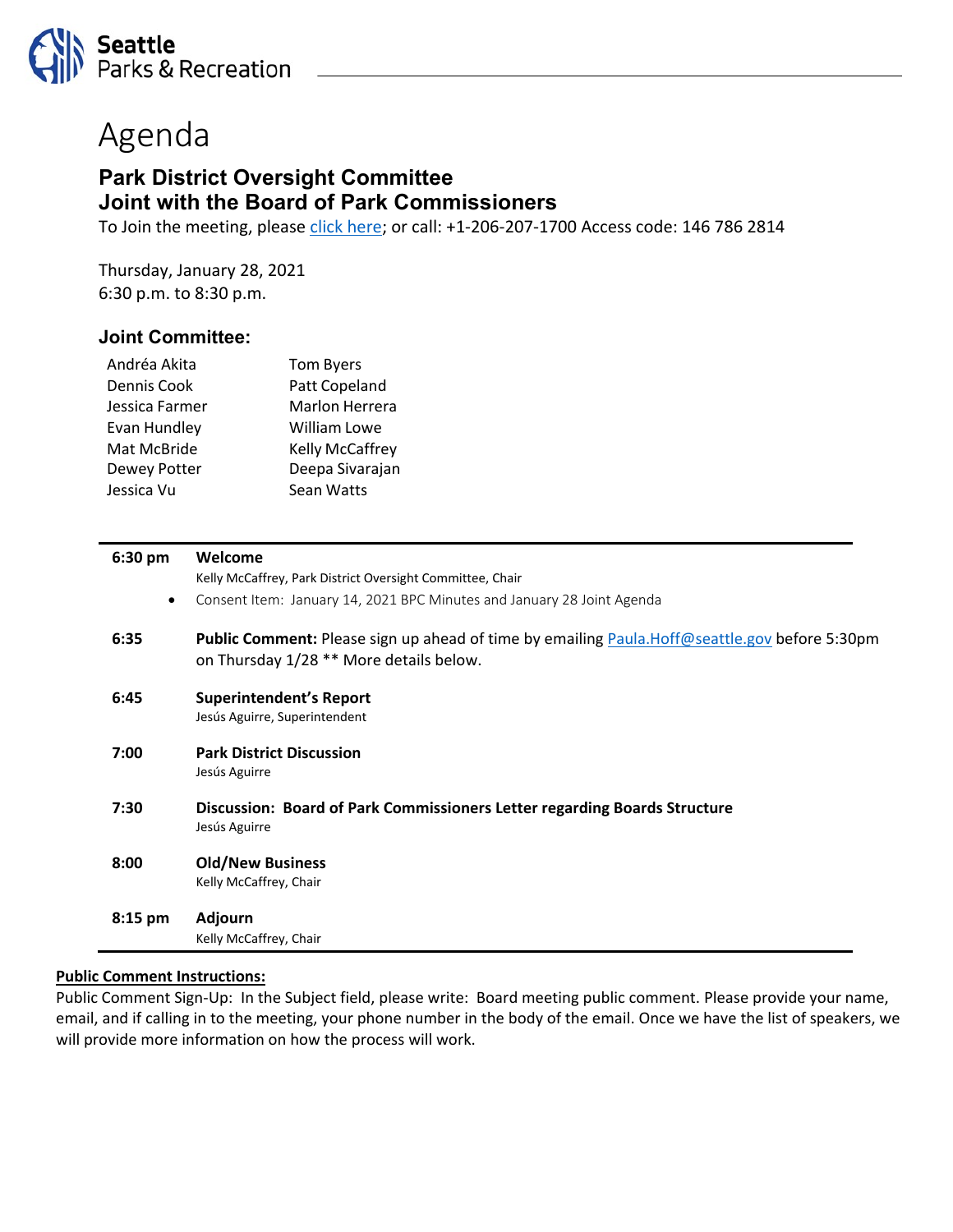

#### **Webex Meeting Instructions | How to Join the Meeting**

There are three main modes to participate in a Webex event: on a computer using the desktop app, on a mobile phone or tablet using the Webex Meet app, or calling in via telephone.

## *To participate on the computer:*

- When you click the meeting link embedded in the agenda, you will be directed to a registration page, where you will be asked to enter your first and last name and your email address. The event password will be pre-populated.
- Once you enter your information, if you have not used Webex before, your browser will prompt you to install the Webex Add-on or extension. It is a very quick installation, and completely free. Once you have enabled the add-on, Webex should automatically begin the meeting.

*If you prefer not to download the Webex extension/add-in to your browser, you may participate in the meeting via the Webex App on a mobile device (cell phone or tablet) or via the call-in line – see instructions below.*

### *To participate via the Webex app on a mobile device or tablet:*

- Download the Webex Meet app from the App store.
- Once the app is downloaded, there are two options to join the meeting:

#### **Option 1 – Use Agenda Link**

- Click the link embedded in the agenda to join the meeting, which will launch the Webex Meet app on your mobile device.
- Enter your name and email address when prompted.

#### **Option 2 – Enter Meeting Information Manually**

- Open the Webex Meet app on your phone or tablet.
- On the welcome screen, click the green "Join Meeting" button on the left.
- You will be prompted to enter your name, email address, the meeting number and then the meeting password, which are:
	- o **Meeting Number:** 146 786 2814
	- o **Meeting Password:** q7iU5kpCJt5 (note this password is case sensitive)

#### *To participate via dial-in on a mobile phone or landline (no video):*

- Dial the number listed at the top of the agenda: 1-206-207-1700
- Please enter the meeting number when prompted: 146 786 2814
- When prompted to enter an attendee ID, hit # again (participants do not need an attendee ID for this meeting).

**Hand-Raising Instructions:** *Participants who have signed up for public comment will be asked to "raise their hands" when their name is called so SPR staff can unmute them.*

#### *To raise your hand using Webex on the computer:*

- Click the "Participants" icon on the toolbar in the center bottom of the screen (third from the left, looks like a small person with three horizontal bars)
- When the participant list panel opens on the righthand side of the screen, click the small hand icon at the bottom right corner to raise your hand
- When you have been unmuted and have finished your comment, please click the icon again to lower your hand